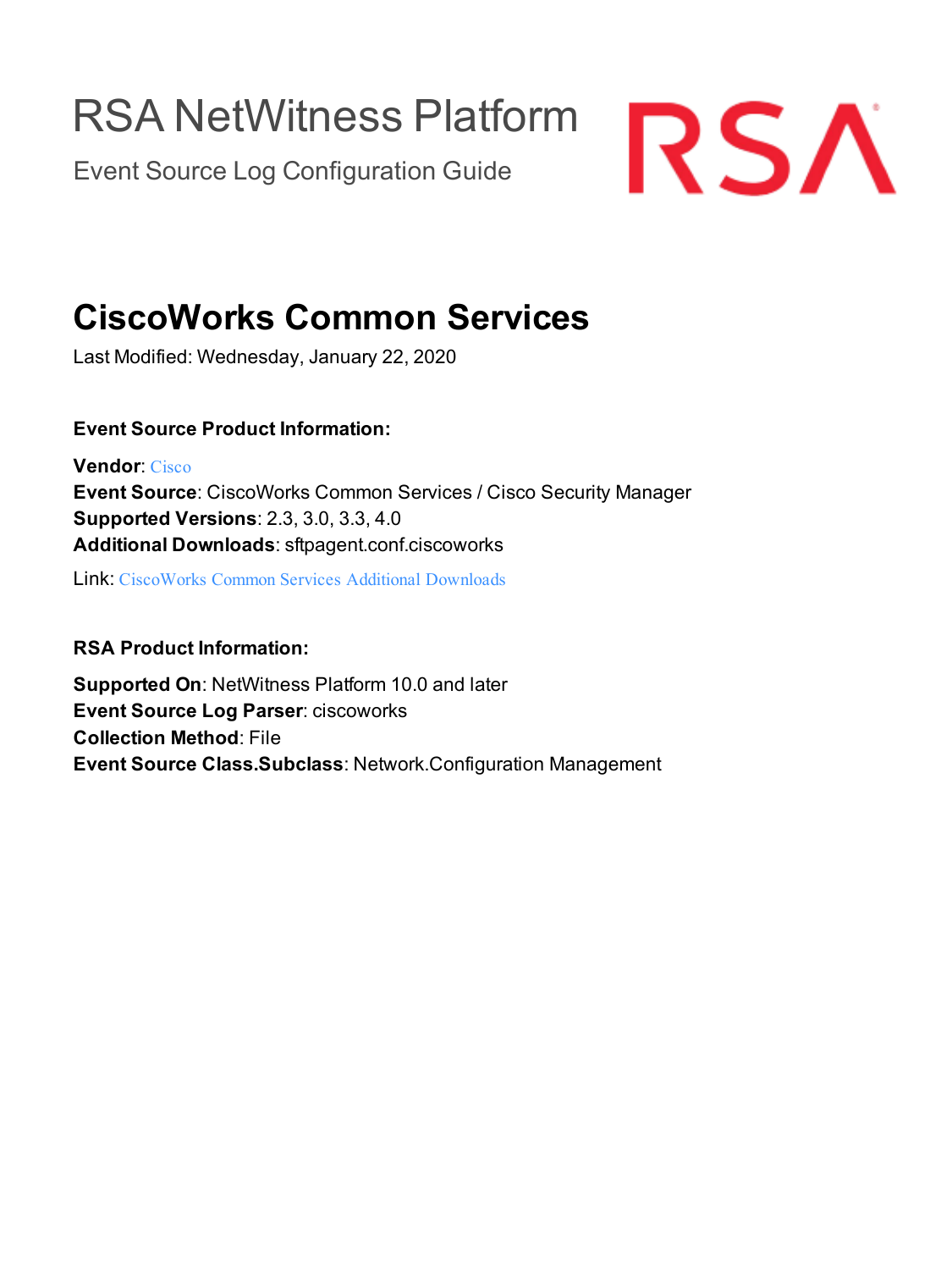### **Configure CiscoWorks Common Services**

You must complete these tasks to configure CiscoWorks Common Services for File collection:

- I. Set Up the SFTP Agent
- II. Configure the Log Collector for File Collection

### **Set Up the SFTP Agent**

To set up the SFTP Agent Collector, download the appropriate PDF from RSA Link:

- To set up the SFTP agent on Windows, see Install and [Update](https://community.rsa.com/docs/DOC-53125) SFTP Agent
- To set up the SFTP agent on Linux, see [Configure](https://community.rsa.com/docs/DOC-53124) SFTP Shell Script File Transfer

### **Configure the Log Collector for File Collection**

Perform the following steps to configure the Log Collector for File collection.

#### **To configure the Log Collector for file collection:**

- 1. In the **NetWitness** menu, select **ADMIN** > **Services**.
- 2. In the Services grid, select a Log Collector, and from the Actions menu, choose **View** > **Config** > **Event Sources**.
- 3. Select **File/Config** from the drop-down menu.

The Event Categories panel displays the File event sources that are configured, if any.

4. In the Event Categories panel toolbar, click **+**.

The Available Event Source Types dialog is displayed.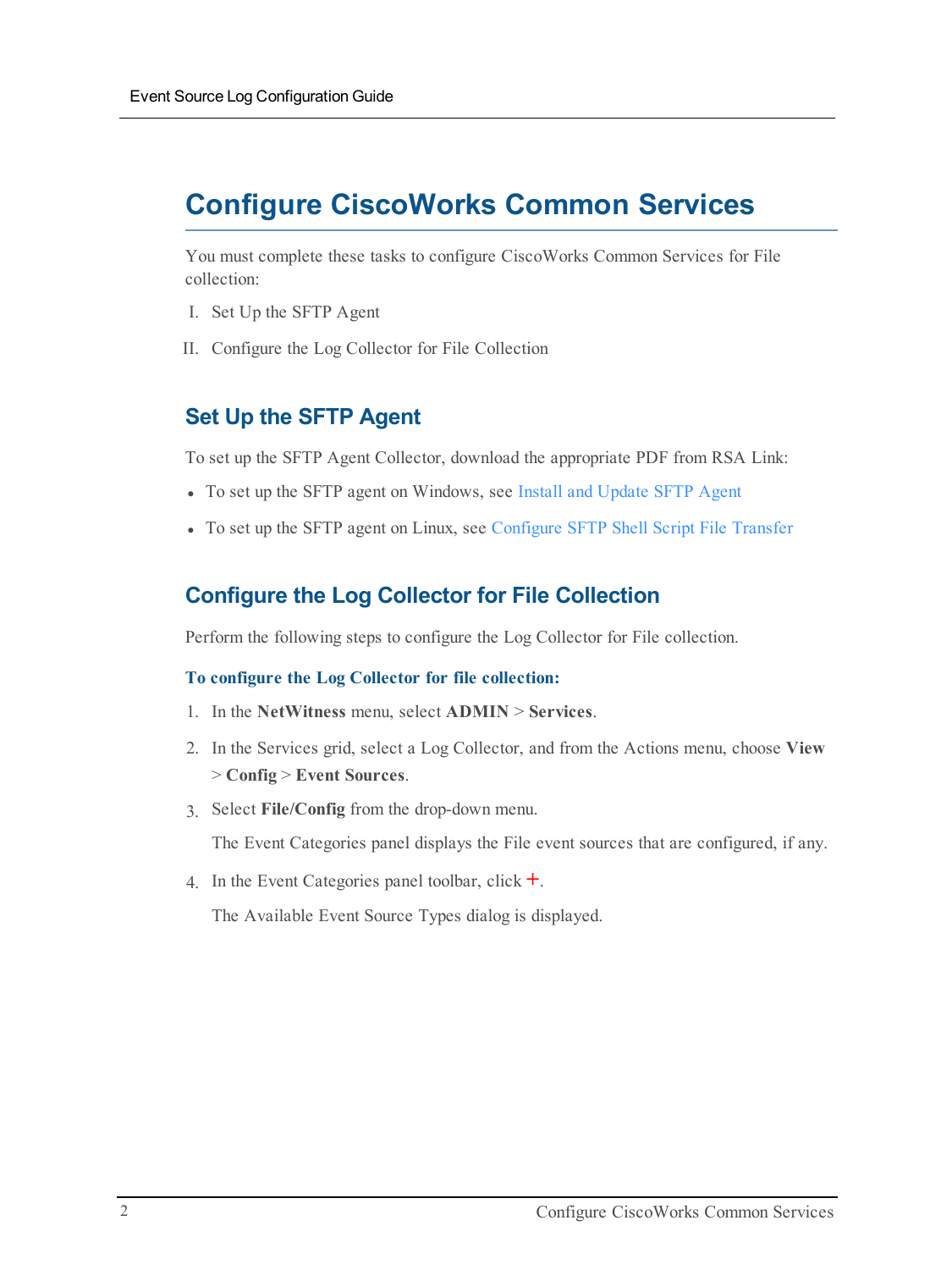| <b>RSA</b><br><b>RESPOND</b>                                | <b>INVESTIGATE</b>       |       | <b>MONITOR CONFIGURE</b>     |                           | <b>ADMIN</b>  |
|-------------------------------------------------------------|--------------------------|-------|------------------------------|---------------------------|---------------|
| Hosts Services Event Sources Endpoint Sources Health & Well |                          |       |                              |                           |               |
| <b>A.</b> Change Service                                    | $\overline{\mathbf{u}}$  | œ     | - Log Collector   Config ©   |                           |               |
| General                                                     | <b>Remote Collectors</b> | Files | Event Sources                | <b>Event Destinations</b> | <b>Settin</b> |
| File                                                        | $\vee$ Config            |       | $\checkmark$                 |                           |               |
| <b>Event Categories</b>                                     |                          |       | Available Event Source Types |                           | $\odot$       |
| -                                                           |                          |       | Name ^<br>accurev            |                           |               |
| Name                                                        |                          | acf2  |                              |                           | Enabled       |
|                                                             |                          |       | acf2tvm                      |                           |               |
|                                                             |                          |       | apache                       |                           |               |
|                                                             |                          |       | apachetomcat                 |                           |               |
|                                                             |                          |       | artaccess<br>artart          |                           |               |
|                                                             |                          |       | artie                        |                           |               |
|                                                             |                          |       | artrequest                   |                           |               |
|                                                             |                          |       | bluecoat elff                |                           |               |
|                                                             |                          |       | bluecoat_elff_tvm            |                           |               |
|                                                             |                          |       |                              | Cancel                    | OK            |

5. Select the correct type from the list, and click **OK**.

Select either **ciscoworks** or **ciscoworks\_syslog** from the **Available Event Source Types** dialog.

The newly added event source type is displayed in the Event Categories panel.

| Note: The image below uses Apache as an example only. Your screen<br>will look different, depending on which Event Source type you are<br>configuring. |                                                 |                           |                     |           |                                        |                                               |
|--------------------------------------------------------------------------------------------------------------------------------------------------------|-------------------------------------------------|---------------------------|---------------------|-----------|----------------------------------------|-----------------------------------------------|
| <b>RESPOND</b><br><b>INVESTIGATE</b><br><b>RSA</b>                                                                                                     | <b>MONITOR</b>                                  | <b>CONFIGURE</b>          | <b>ADMIN</b>        |           | $\odot$                                | $\textcircled{1}$ admin $\odot$<br>$^{\circ}$ |
| <b>Services</b><br><b>Hosts</b>                                                                                                                        | <b>Endpoint Sources</b><br><b>Event Sources</b> |                           | Health & Wellness   | System    | Security                               |                                               |
| <b>LC</b><br><b>E.</b> Change Service                                                                                                                  | - Log Collector<br>œ                            | Config 8                  |                     |           |                                        |                                               |
| <b>Remote Collectors</b><br>General                                                                                                                    | <b>Event Sources</b><br><b>Files</b>            | <b>Event Destinations</b> | <b>Settings</b>     |           | <b>Appliance Service Configuration</b> |                                               |
| $\vee$ Config<br>File                                                                                                                                  | $\checkmark$                                    |                           |                     |           | Event Source Configuration Guides      |                                               |
| Event Categories                                                                                                                                       | Sources                                         |                           |                     |           |                                        |                                               |
|                                                                                                                                                        | $ \mathbb{Z}$ $\triangle$ Import Source<br>÷.   | Export Source             |                     |           |                                        |                                               |
| ✓<br>Name                                                                                                                                              | <b>File Directory</b>                           | <b>Address</b>            | <b>Fvent Filter</b> | File Spec | File Encoding                          | <b>Fnabled</b>                                |
| $\blacktriangledown$<br>apache                                                                                                                         | apache_logs                                     | 127.0.0.1                 |                     | $A + S$   | UTF-8                                  | true                                          |
|                                                                                                                                                        |                                                 |                           |                     |           |                                        |                                               |
| of $1 \mid \mathbb{R}$<br>Page                                                                                                                         | of 1<br>Page                                    |                           |                     |           |                                        | Items $1 - 1$ of $1$                          |

6. Select the new type in the Event Categories panel and  $click + in$  the Sources panel toolbar.

The Add Source dialog is displayed.